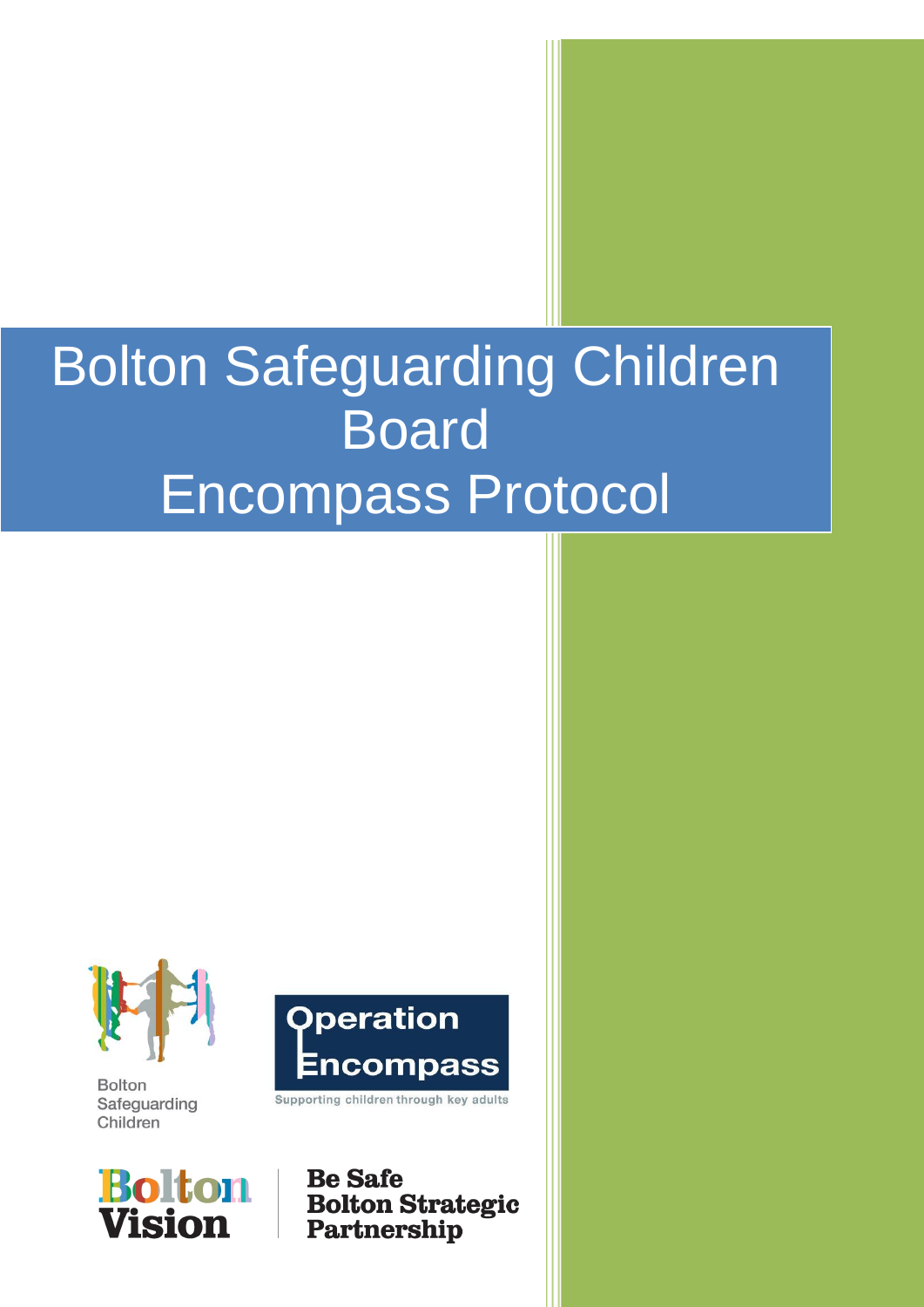# **Contents**

- **1. Introduction**
- **2. Aims**
- **3. Legal Requirements**
- **4. Police Responsibilities**
- **5. Schools` Responsibilities**
- **6. Cross Border considerations**
- **7. Working with Parents**

#### **8. Appendices**

Appendix 1 Examples of Silent and Overt Support Appendix 2 Governance Arrangements for Encompass Information Sharing Appendix 3 Key Adult Roles and Responsibilities Appendix 4 Encompass Process Appendix 5 Encompass Log Sheet Appendix 6 Encompass Parents Awareness Letter Appendix 7 Encompass Commitment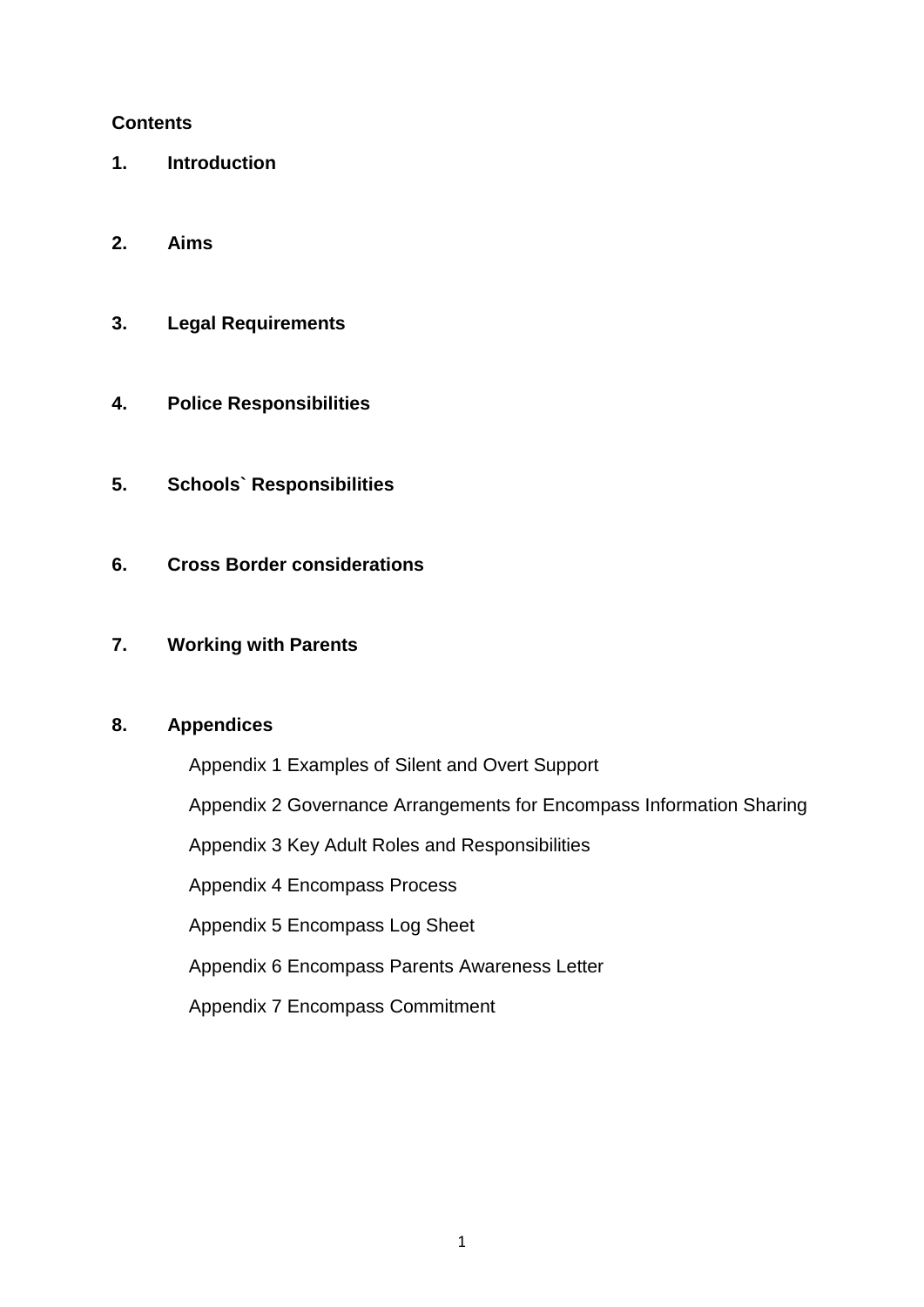# **1. INTRODUCTION**

This protocol sets out a joint-agency procedure to provide support for children and young people who have experienced domestic abuse in their household. It outlines how the police will share information about Domestic Abuse incidents with schools and how schools should respond.

It has been endorsed by Bolton Safeguarding Children Board on 30 September 2016. All schools in signing the Bolton Encompass Commitment agree to implement the processes outlined in this protocol.

#### **Domestic Abuse Definition**

The definition of domestic violence and abuse - Any incident or pattern of incidents of controlling<sup>1</sup>, coercive<sup>2</sup> or threatening behaviour, violence or abuse between those aged 16 or over who are or have been intimate partners or family members regardless of gender or sexuality. This can encompass, but is not limited to, the following types of abuse:

- Psychological
- Physical
- Sexual

 $\overline{a}$ 

- Financial
- **•** Emotional

This definition includes so-called `honour` based violence, female genital mutilation (FGM) and forced marriage, and is clear that victims are not confined to one gender or ethnic group.

Domestic abuse is a safeguarding children issue and statistics show that in 90% of cases children are present in a household during a domestic abuse incident. Often the following day children are ill-prepared to deal with the school day.

Encompass is a partnership between Greater Manchester Police, Bolton Safeguarding Children Board and designated school staff, known as Key Adults. Working together to safeguard children, Greater Manchester Police will inform the Key Adults within schools about any domestic abuse incident where the child or young person has been present. This will enable the school to take appropriate steps to support their pupil during what could be an emotionally difficult day. Key adults within the school are then able to accommodate the school day to lessen the impact and to support the child if they need it. In its simplest form, they are given

 $1$  Controlling behaviour: a range of acts designed to make a person subordinate and/or dependent by isolating them from sources of support, exploiting their resources and capacities for personal gain, depriving them of the means needed for independence, resistance and escape and regulating their everyday behaviour

 $2$  Coercive behaviour: an act or a pattern of acts of assault, threats, humiliation and intimidation or other abuse that is used to harm, punish, or frighten their victim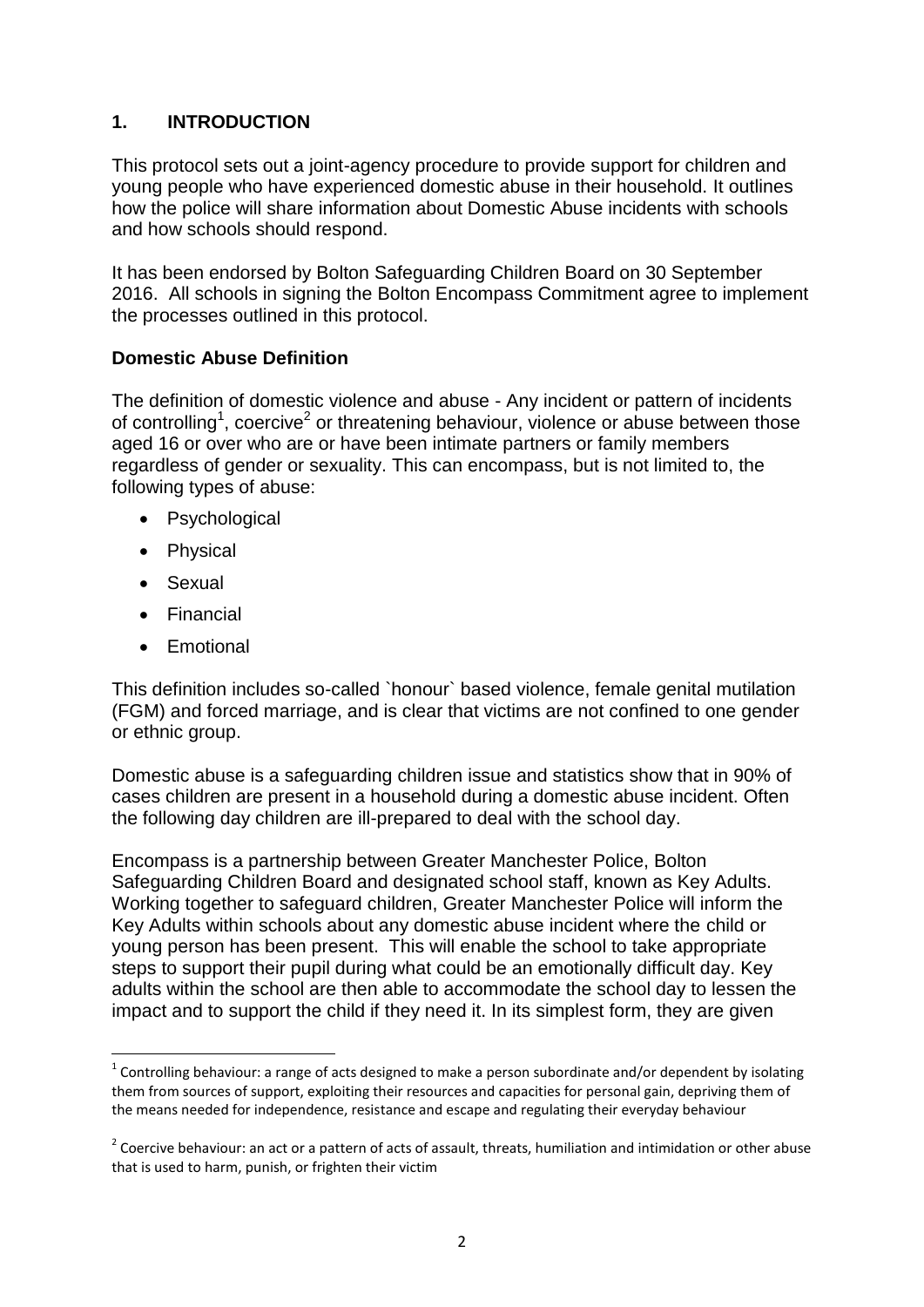some leeway, comfort and support. This can make a huge difference to children and allows them to have a safe space.

A database of all Key Adults will be established and shared with Greater Manchester Police and Bolton's Safeguarding in Education Team. Communication briefings will be sent out to Councillors, School Governors and all parents regarding Encompass. The aims and principles of Encompass will be disseminated to police officers across Bolton.

The information shared will be only that which is required to safeguard children including:

- Date and time of incident
- Brief circumstances
- Police action if appropriate

# **2. AIMS**

This Protocol does not replace or supersede existing safeguarding processes or protocols rather it seeks to support these operationally. The Protocol should always be followed in conjunction with Bolton Safeguarding Children Board's current safeguarding processes as detailed in the **Framework for Action**. The child's<sup>3</sup> safety and welfare remains paramount at all times.

By sharing information under the Encompass model it is hoped that children and young people who are experiencing domestic abuse will have access to responsive support after a domestic abuse incident. Schools will receive information when:

- Police have been called out to a domestic abuse incident
- The child is present in the household at the time of the incident
- The child is of school age

Sharing this information in a timely manner via Encompass enables the provision of immediate early intervention through silent or overt support dependent upon the needs and wishes of the child; Appendix 1 provides examples of such support.

# **3. LEGAL REQUIREMENTS - INFORMATION SHARING AND STORAGE**

Section 11(2) of the Children Act, 2004 requires Local Authorities and the Police to safeguard and promote the welfare of the children. This enactment provides conditions under schedule 2 (5b) and schedule 3 (7(1) (b) of the Data Protection Act 1998 by which personal and sensitive personal data may be lawfully shared. Personal data shared must be proportionate, necessary but not excessive, and must be balanced with the consideration of privacy rights under the Human Rights Act. It must take into account any duty of confidentiality owed. A public interest in disclosure must outweigh an individual`s right to privacy.

**<sup>.</sup>**  $3$  For the purposes of this protocol children and young people refers to anyone aged 4-17 years old and in fulltime education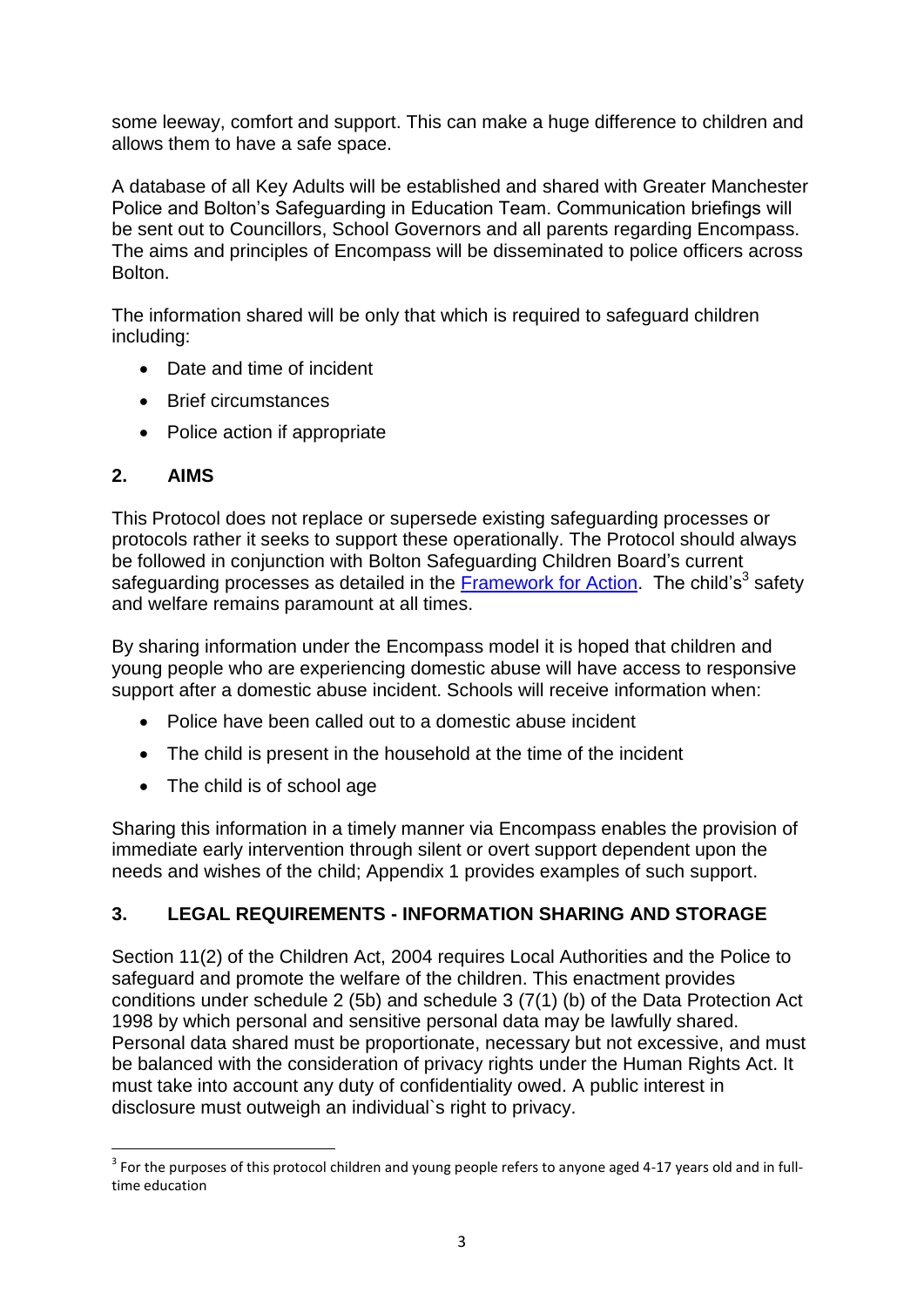This protocol has been developed taking into account the duty to safeguard children and the requirements of the most recent Information Sharing - Guide for Practitioners [and Managers 2015](https://www.gov.uk/government/uploads/system/uploads/attachment_data/file/419628/Information_sharing_advice_safeguarding_practitioners.pdf) and is further supported by the legal advice in Appendix 1 – Governance Arrangements for Encompass Information Sharing.

It is recognised that the handling of such confidential and sensitive information needs to be dealt with in a way that is proportionate and appropriate to the needs of the child or young person. To address this each school will identify a Key Adult and a deputy; Appendix 3 outlines the Key Adult roles and responsibilities.

This role is best placed with the Designated Safeguarding Lead and their deputy as both have received training in child safeguarding and will be familiar with the management of sensitive information. It is expected that Encompass information will then be stored in accordance with the storage requirements for safeguarding/child protection files. Where a child already has such a record, Encompass information should be included within this.

The Key Adult will be the person available each day to receive the details of the incident and assess the type of support needed for the child; Appendix 4 details how Encompass information will be managed and responded to within each school.

# **4. ROLES AND RESPONSIBILITIES**

# **i. POLICE**

Police officers will attend a domestic incident, manage the immediate risks and complete the Domestic Abuse Stalking Harassment (DASH) risk assessment at the scene of the incident. The DASH risk assessment will not be shared with schools, rather a summary will be provided by the police with respect to the child or young person and will include:-

- The name, age, date of birth, home address and school attended of the child
- The school will be told the time/ date/location of the incident and details of those involved in the incident, their relationship to the child and the child`s involvement in the incident
- An overview of what happened during the incident and the outcome

The records of all police callouts to domestic incidents will be reviewed to ascertain if a child or young person was present and the school will be identified. Where a police officer cannot identify a school, enquiries will be made in the following order to locate the child's school:-

- 1. Safeguarding in Education Team Administrator 01204 332030
- 2. Integrated Working Team 01204 331394
- 3. Information Management Team Bolton Council 01204 338846

This will lead to the Key Adult being identified from the database and the relevant information being shared to safeguard the child or young person.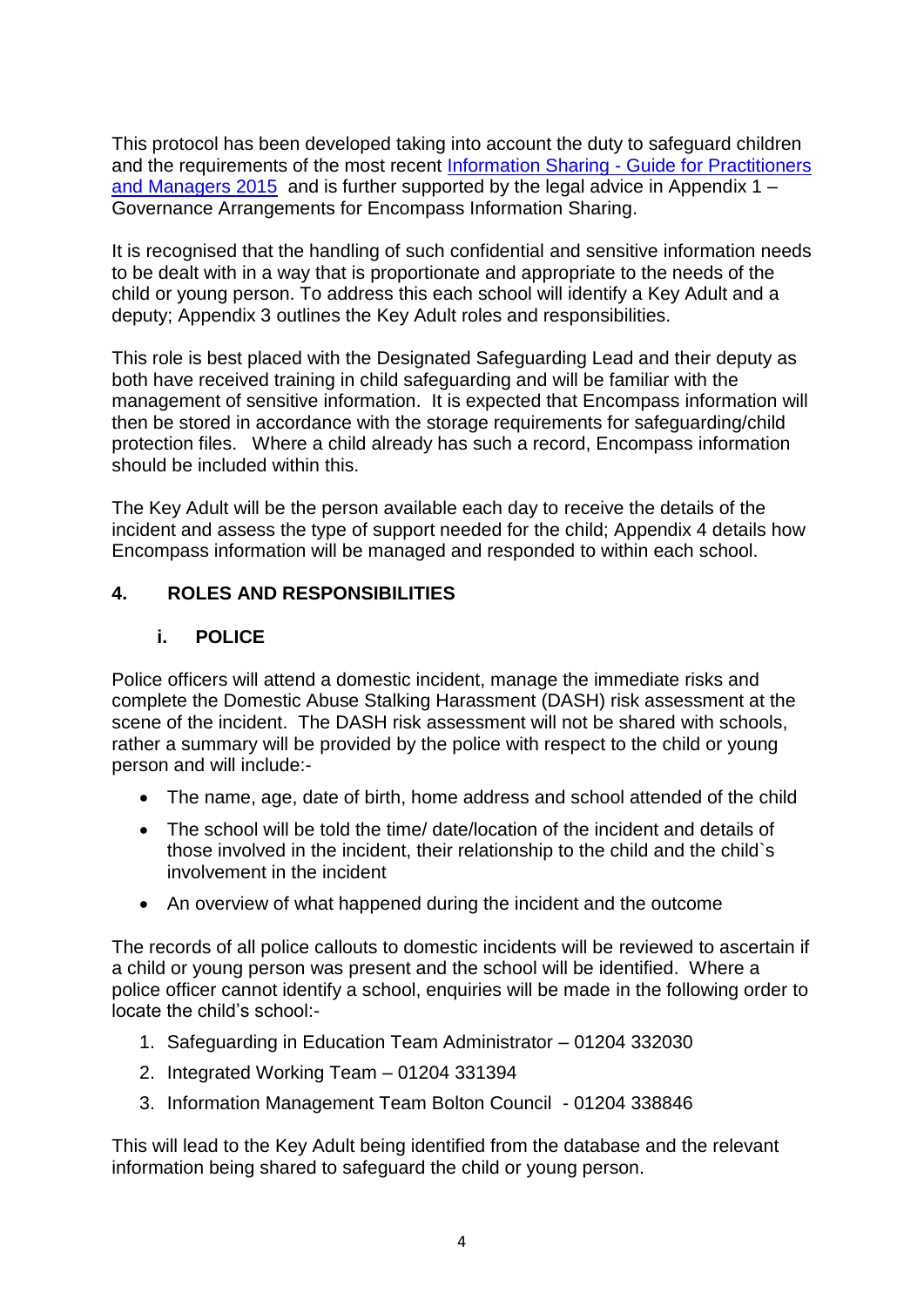This information will be disseminated by officers from Bolton's Public Protection Investigation Unit. A record will be kept by the PPIU of the information shared, with whom it has been shared and the date.

Incidents occurring on Friday, Saturday or Sunday will be reported to the school over the weekend and will be available on Monday morning for the Key Adult.

Notifications to the Key Adult will be made during the school holiday periods, however it is recognised that an immediate response cannot be made. This information will be used to understand any significant issues for the child on their return to school. Additionally in some cases where childcare linked to the school is provided to alert that provider where possible.

A disclosure will be made in respect of all children aged between 4 and 17 years who are in full-time education. Police will maintain a record of the log number, school, the name of the Key Adult to whom it has been disseminated and the date of dissemination.

The Police National Decision Making Model has been utilised for the setting up and development of the project. This supports the process for the Key Adults within the school to monitor and manage interventions (Appendix 4). The Public Protection Investigation Unit (PPIU) of Greater Manchester Police within Bolton will hold a database of all Key Adults in the Bolton area.

# **ii. SCHOOLS' RESPONSIBILITY**

It is each school's responsibility to ensure the details of their Key Adult and Deputy is up to date and recorded in Bolton's Key Adult Database. They must also ensure that there is a sufficiently trained deputy to receive the information in their absence. Should any changes be made to the Key Adult or deputy in the setting notification should be made to the Safeguarding in Education Team Administrator either via phone 01204 332030 or to [SET@bolton.gov.uk](mailto:SET@bolton.gov.uk)

It is essential that Key Adults review their emails every morning to check for an Encompass Notification; emails should be reviewed periodically through the day as notifications of incidents can be made at other times dependent on when domestic abuse incidents occur.

Schools must record the information they receive from the police on an incident form, which must be retained and stored using the same processes used to store child protection records within the school; Appendix 5 provides an exemplar template. Schools should also use this template to record the outcomes and impact of their actions.

Schools need to be aware that in the event of any domestic homicide or serious case review the documents may be required for disclosure purposes.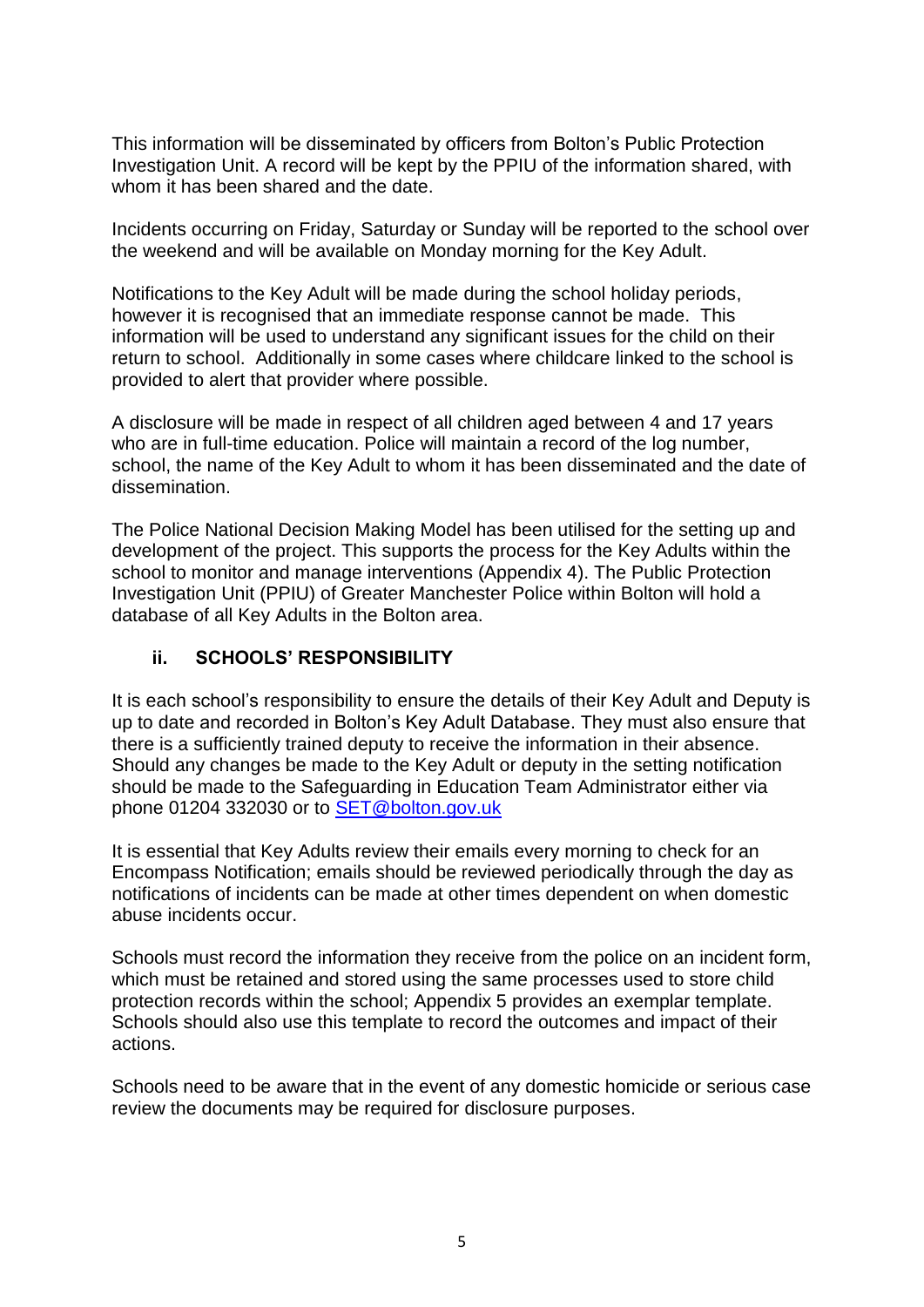# **5. Child Absence Following an Incident**

Where a notification is made and a child is not in school, the following should be considered:-

- School should review the information within the police notification in the context of what they already know about the child given consideration to any safety or welfare concerns they may have had prior to receiving the police information
- The Key Adult in school should ring home to ask why the pupil is not in today as per standard policy. Inform the parent they are aware there was an incident at the home and offer support. If the pupil is not coming into school that day, ask parents when they are expected to return and a reason for absence?
- If the key adult from the school cannot make contact with the parents or carer and have not received notification why the child is not in, the key adult needs to consider the next steps carefully - actions could include:-
	- **Home Visit -** The key adult may consider, at the discretion of the Head Teacher to carry-out a home visit to see the child; if concerns or risks to the child's safety are identified during the home visit referrals to Children's Social Care and the Police may need to be made
	- **Referral to Children's Social Care -** Dependent on the circumstances of the incident, the parental response to contact the Key Adult (following discussion with the Designated Safeguarding Lead where required) make a referral to Children's Social Care – this referral should be made in accordance with Bolton's current procedures

When the child returns back to school, the key adult should revisit the offer of parent/child support.

# **6. Cross Border Considerations**

Bolton Encompass recognises that there will be children in Bolton attending education settings outside the borough boundary. Currently there is no capacity to include notifications to their schools; however where there are safeguarding concerns local health and social care agencies will continue to be notified of domestic abuse incidents by the police.

# **7. Working with Parents**

It will be important for all schools that are signed up to the protocol to raise parent's awareness of Encompass. An exemplar letter in Appendix 6 has been developed to support this.

It would be advisable for all schools to update their safeguarding policies to reflect their commitment to Encompass and to upload the Encompass protocol to their websites.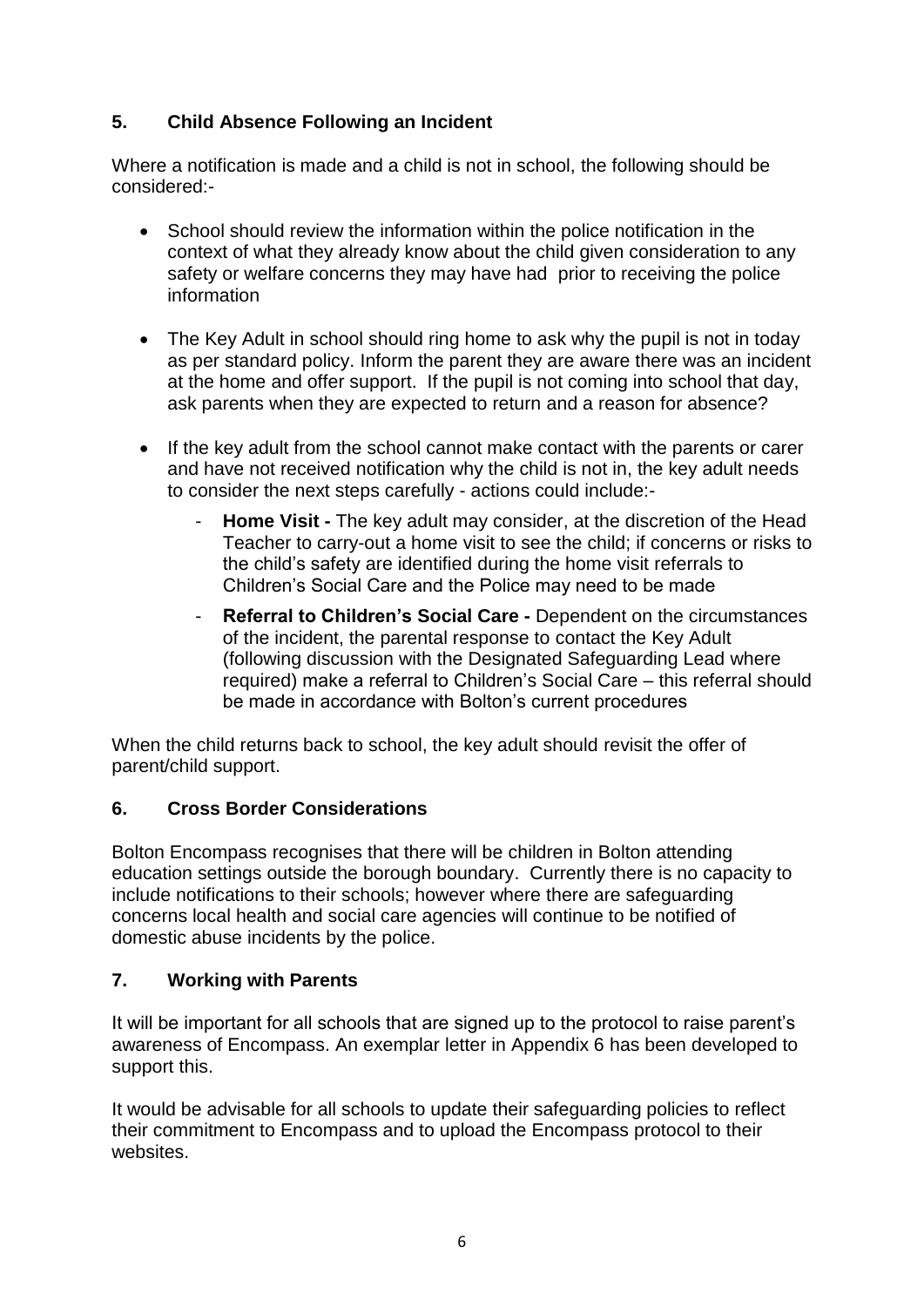Many victims who experience domestic abuse want to tell someone about their experiences and are looking for help. Being involved with Encompass may mean that more parents who are experiencing domestic abuse are likely to contact the Key Adult as a source of support. The majority of support to parents will take the form of a listening ear and signposting to local Domestic Abuse services such as Endeavour, FortAlice, and Victim Support etc. There may be occasions, however, when the information received by the Key Adult requires immediate direct action, either because the risk to the parent and child is immediate and high; or because the parent is asking for help to leave the violence.

Where there is an immediate risk of harm to the parent and/or the child the police should be contacted - **In an emergency this should always be 999.**

Where a parent is seeking help and support to flee abuse or to take other measures to protect themselves contact can be made with Bolton's Domestic Abuse Unit on 0161 856 5589 or 0161 8565504.

Where the parent is requesting help to flee or advice on how to keep themselves and their child safe, the Key Adult should make use of the tools in [Bolton's Domestic](http://boltonsafeguardingchildren.org.uk/documents/2015/01/bolton-domestic-abuse-handbook.pdf)  [Abuse Handbook;](http://boltonsafeguardingchildren.org.uk/documents/2015/01/bolton-domestic-abuse-handbook.pdf) for example creating a safety plan or providing a checklist of what to prepare if thinking of leaving. The Key Adult should discuss and encourage the parent to talk to specialist services to enable them to access the right support.

It will be essential to remind the parent that the perpetrator of the domestic abuse will not be told about them seeking help and any action will be taken in confidence.

#### **8. Multi-agency Risk Assessment Conference (MARAC) and Encompass**

MARAC is a victim-focused meeting where information is shared on the highest risk cases of domestic abuse between criminal justice, health, children's services, education, housing practitioners, IDVAs (Independent Domestic Violence Advocate) as well as other specialists from the statutory and voluntary sectors. The aim of MARAC is to share information, understand the level of risk to the individual and relevant others (including children) and develop a risk management plan. MARAC meets every two weeks In Bolton.

There may be occasions where parents of children notified to schools via the Encompass process have been referred to MARAC. Where a school identifies that they may have additional and relevant information to share with MARAC they should contact the Safeguarding in Education Team to discuss the matter - [SET@bolton.gov.uk](mailto:SET@bolton.gov.uk) and 01204 332030.

More information about the MARAC process can be found in [Bolton's Domestic](http://boltonsafeguardingchildren.org.uk/documents/2015/01/bolton-domestic-abuse-handbook.pdf)  [Abuse Handbook.](http://boltonsafeguardingchildren.org.uk/documents/2015/01/bolton-domestic-abuse-handbook.pdf)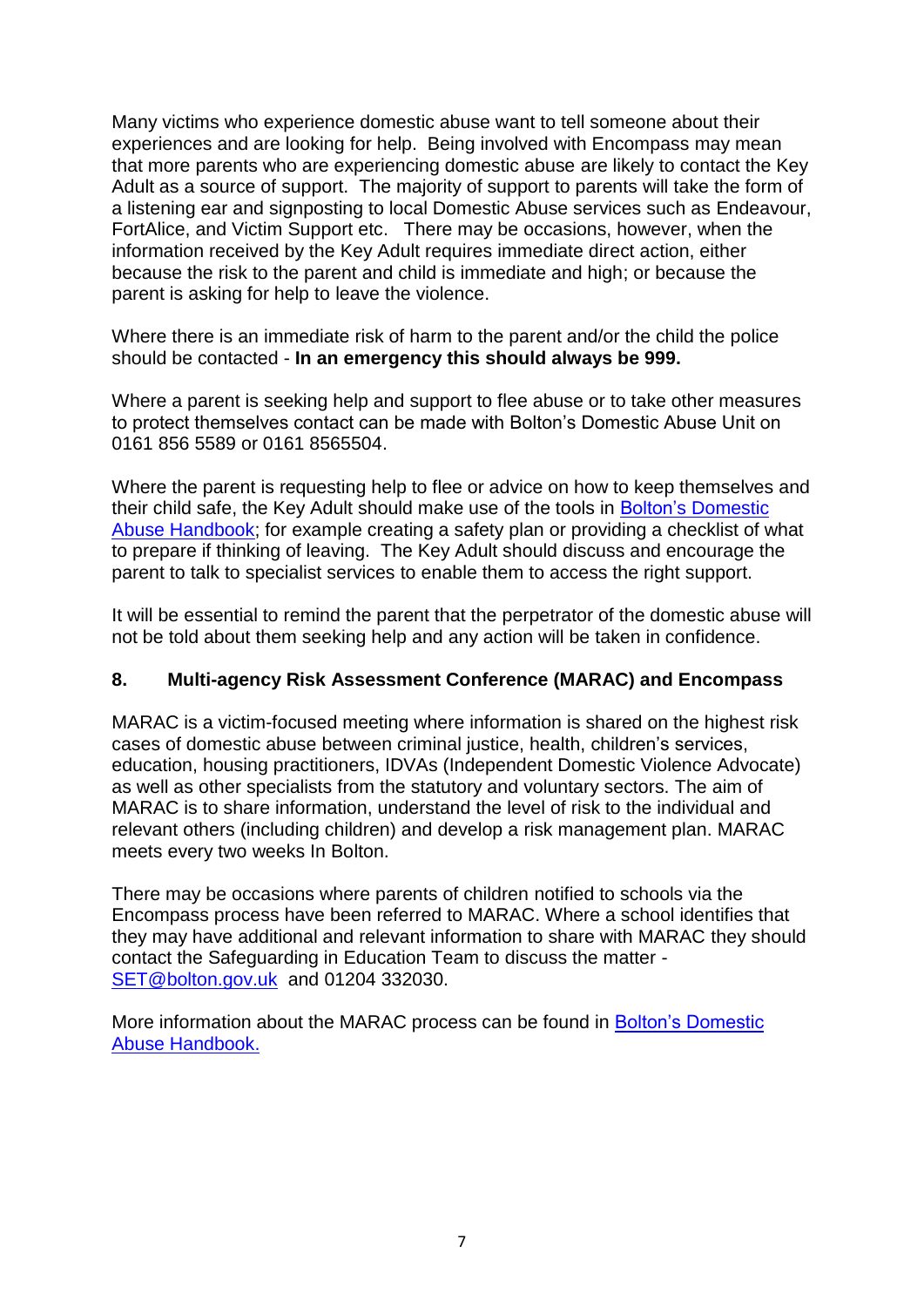|                                                                                                                        | AFFENDIA I                                                                                                           |
|------------------------------------------------------------------------------------------------------------------------|----------------------------------------------------------------------------------------------------------------------|
| <b>SILENT SUPPORT EXAMPLES</b>                                                                                         | <b>OVERT SUPPORT EXAMPLES</b>                                                                                        |
| Flexible application of school rules for<br>example uniform, homework etc.                                             | Using tools to understand child<br>$\bullet$<br>experiences for example 'Day in the                                  |
| Understanding and flexibility in<br>expectations in terms of:-<br>- Behaviour<br>- School Work                         | Life <sup>'4</sup> , '3 Houses <sup>5</sup> '<br>Talking to parents                                                  |
|                                                                                                                        | Using Early Help processes to<br>access additional support                                                           |
| Opportunities for one-to-one time with<br>teacher to provide opportunities to talk<br>for example 'helping with a job' | Develop a safety planning with the<br>$\bullet$<br>child - BSCB has a suggested<br>Safety Plan <sup>6</sup> template |
| Review lesson plans to ensure<br>٠<br>appropriate for the child on the day                                             | 'Healthy Relationships' class<br>sessions                                                                            |
| Systems for spare uniform, lunch etc.<br>Child knowing who they can talk to                                            | Share information with Education<br>$\bullet$<br><b>MARAC</b> representative                                         |
| Checking collection arrangements at<br>end of school day                                                               | (Safeguarding in Education Team)                                                                                     |
|                                                                                                                        |                                                                                                                      |

 4 <http://boltonsafeguardingchildren.org.uk/documents/2013/12/a-day-in-the-life-of-a-child.doc>

<sup>5</sup> <http://boltonsafeguardingchildren.org.uk/documents/2015/09/3-house-tool.docx>

<sup>&</sup>lt;sup>6</sup> <http://boltonsafeguardingchildren.org.uk/documents/2015/09/childs-safety-plan.docx>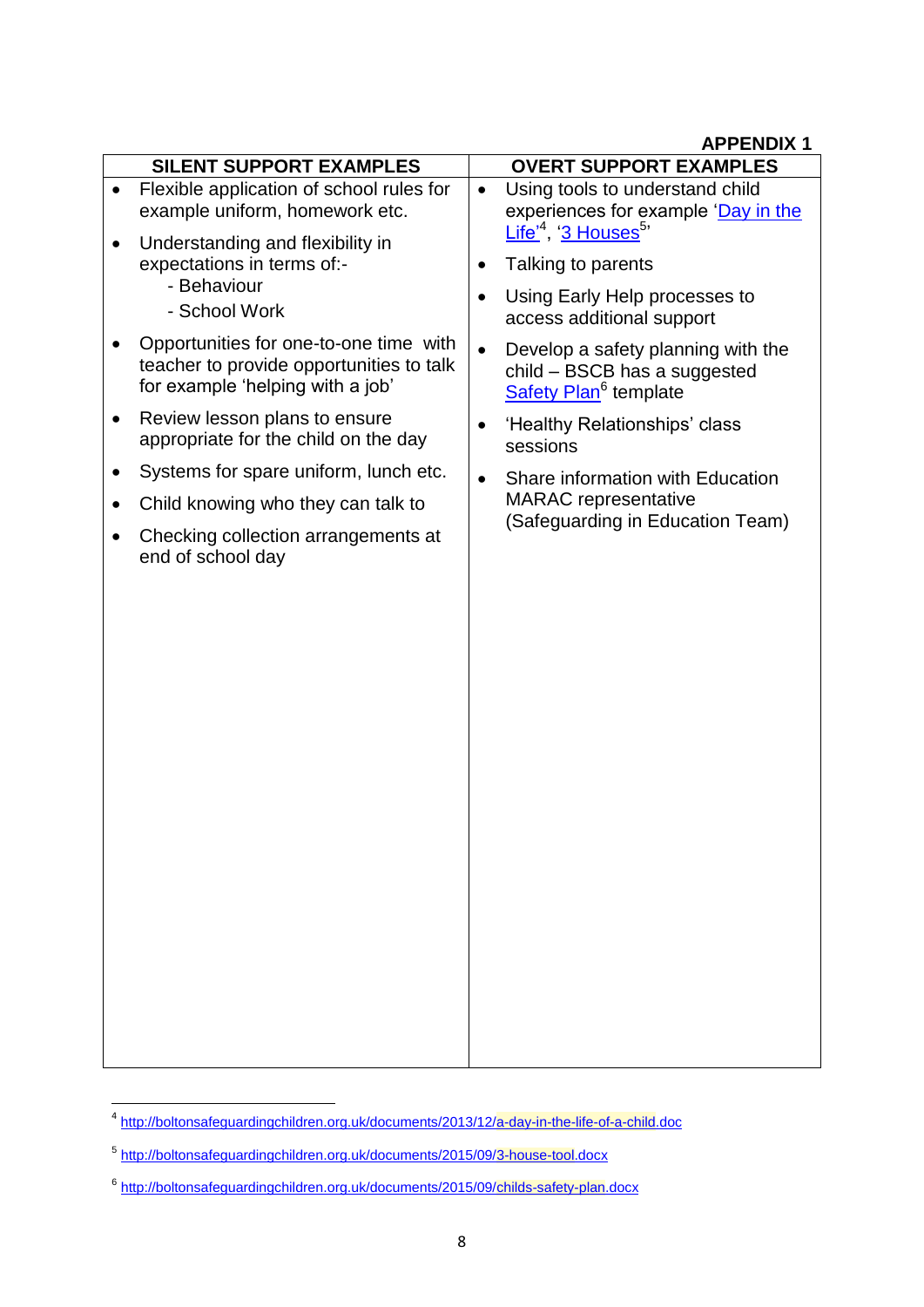# **Governance Arrangements for Encompass Information Sharing**

The basis on which sharing of information of this type may be justified by police is section 11(2) Children Act 2004 which requires that policing bodies (together with a number of other specified public bodies) discharge their functions having regard to the need to safeguard and promote the welfare of children.

This duty however must be considered in line with the provisions of the Data Protection Act 1998 and the right to private and family life under Article 8 of the European Convention on Human Rights.

# **Data Protection Act 1998 (DPA)**

The relevant provisions relating to the lawful processing of personal data and sensitive personal data in this context are contained within Schedules 2 and 3 DPA respectively and are outlined below.

**Schedule 2, para 5(b) and Schedule 3, para 7(b):** The processing is necessary for the exercise of any functions conferred on any person by or under any enactment - In the current context this is the police force's obligation under s. 11(2) Children Act 2004 to discharge its functions giving regard to the need to safeguard and promote the welfare of children.

**Schedule 3, para 10:** The personal data are processed in circumstances specified in an order made by the Secretary of State for the purposes of this paragraph – The Secretary of State passed the Data Protection (Processing of Sensitive Personal Data) Order 2000 and the Schedule to that order includes the following paragraph relevant to Operation Encompass:

**10** The processing is necessary for the exercise of any functions conferred on a constable by any rule of law.

Accordingly there will be a lawful basis for sharing information under DPA provided the requirements of necessity and proportionality are met (see further below).

# **Article 8 ECHR**

Article 8(1) provides that everyone has the right to respect for private and family life. Art. 8(2) requires that there be no interference by a public authority with this right except:

- 1. such as is in accordance with the law; and
- 2. such as is necessary in a democratic society in the interests of national security, public safety or the economic wellbeing of the country, for the prevention of disorder or crime, for the protection of health or morals, or for the protection of the rights and freedoms of others.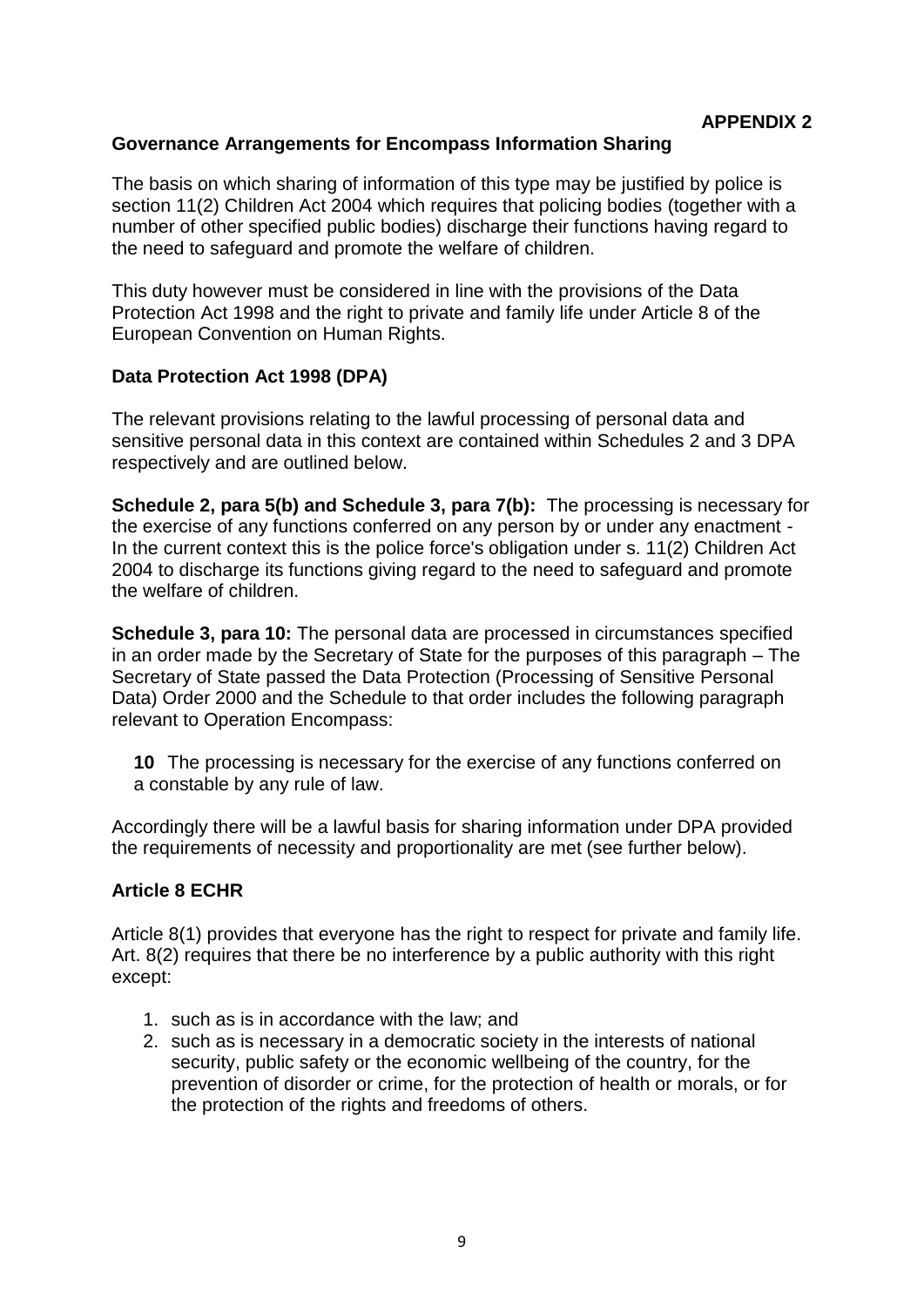The sharing of information relating to domestic violence will constitute an interference with the right under Art. 8(1) and as such must fall within the parameters outlined in Art. 8(2).

The first part of the test under Art 8(2) is met, assuming that the sharing of information is deemed lawful under DPA (and therefore "in accordance with the law").

In relation to the second part of the test, i.e. necessity, in the current context the police would assert that the sharing is necessary to protect the health of the child, in terms of his/her emotional wellbeing and any immediate needs arising from the DV incident.

# **Necessity and proportionality under DPA and Article 8**

The relevant provisions of both DPA and Article 8, as cited above, each include the requirement that processing of data or interference with privacy rights is **necessary**. For disclosure of information to be necessary, it must also be **proportionate** in terms of both the information disclosed and to whom it is disclosed to ensure that the rights of the individuals to whom the information relates are not infringed. In this context such persons will include the victim, the child/children and potentially other persons (witnesses, etc.) as well as the perpetrator.

By way of example, a disclosure only to the Key Adult/Deputy at the school is likely to be justified by the need to safeguard and promote the welfare of the affected child, because the Key Adult/Deputy will have responsibility for dealing with such issues and implementing support measures; however, sending the information to a general email address accessible by all staff at the school would not be lawful, because other staff would not need to know the information for the purpose of the disclosure to be met (*Clift* v *Slough Borough Council* [2009] 4 All ER 756, *782*).

Similarly, the information which is passed on by police should be limited to **only that which is necessary** for the relevant support to be put in place by the school; i.e. the school does not need to know who was the perpetrator and who was the victim (although it is possible that this may unavoidably be deduced from the surrounding circumstances) and does not need details of injuries suffered or further police action which is anticipated. I suggest as a guide that only the following information needs to be passed on:-

- The date and time on which the domestic violence incident occurred;
- Who was involved (e.g. between parents; parental violence against another child, or vice versa; etc.)
- What involvement the child had in the incident, e.g. did they witness the incident directly / hear the incident but not see what happened / not there at the time of the incident but present in the aftermath?

Sharing the above information should meet the objective of making the Key Adult/Deputy aware of the child being affected by domestic violence and arranging for appropriate measures/support without breaching any of the terms of DPA and Article 8.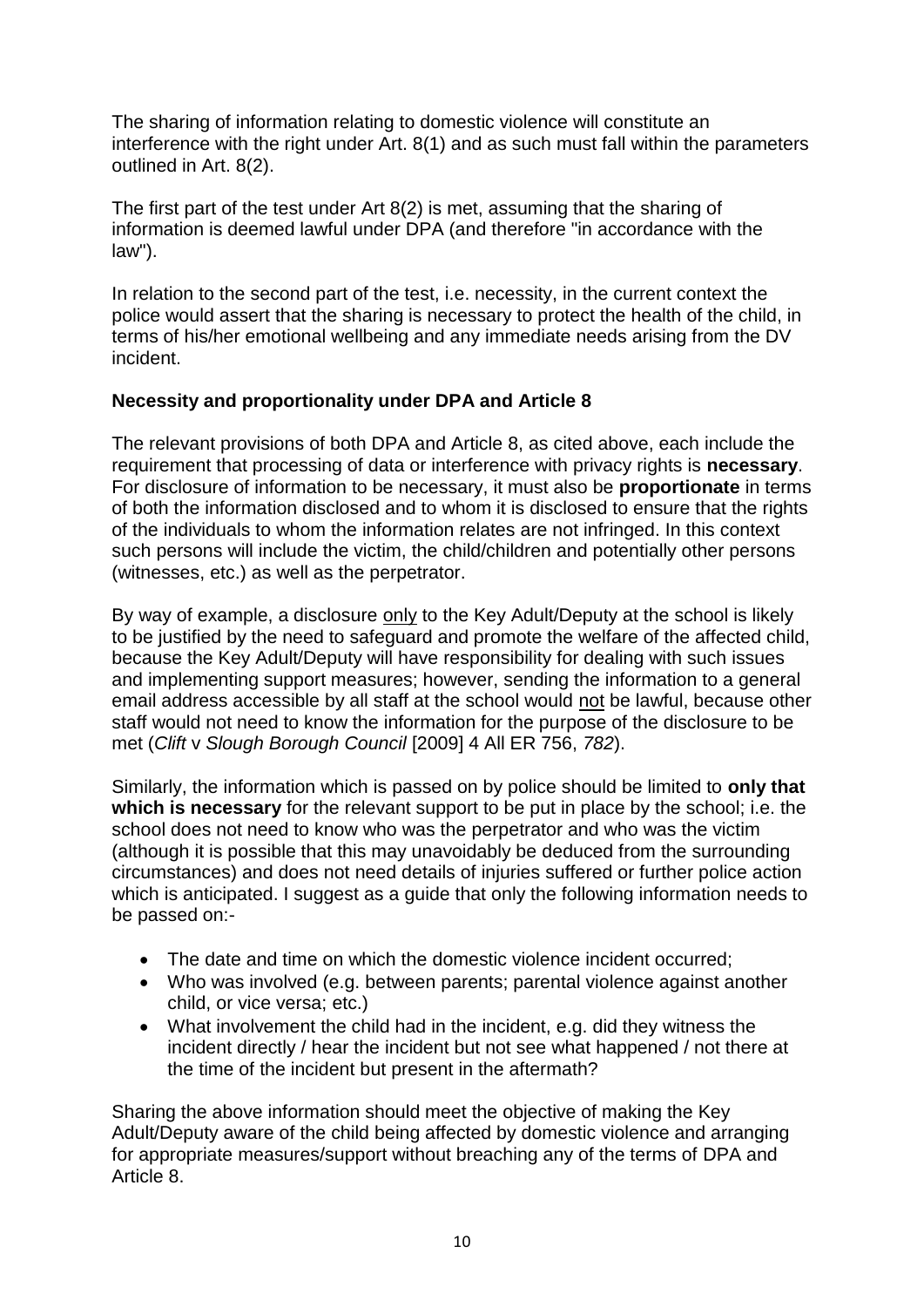In addition, information should only be disclosed in circumstances where it is known that the school can and will provide support to the affected child/children, and therefore it is known that the disclosure will fulfil a legitimate purpose. Accordingly before any information is shared it must be established that the school in question has in place the requisite resources to implement the support needed. This should be done by way of an Information Sharing Agreement or joint protocol between the police and the schools – see the section "Guidance / Protocols" (below).

There must also be periodic reviews by police to ensure that the resources are still in place at the schools and that the information shared is being acted upon appropriately.

**Please note that due consideration must be given to the circumstances on a case-by-case basis when making the decision to disclose information**. A policy where all incidents are shared with schools (e.g. printing of a list of all incidents occurring in the last 24 hours and automatically sending notification to the schools without reviewing the circumstances) would be extremely difficult to justify if challenged. The situations where a disclosure would not be appropriate may be few and far between but, for example, if a child were present in the house but had slept through the incident, there would be no need for support measures to be implemented in school and so the disclosure would likely be held unlawful.

The person making the decision must also keep a written record of the rationale for sharing information with reference to the circumstances of the particular case, identifying any specific concerns for the child's welfare arising from the DV incident.

#### **Consent of / giving notice to the parties involved**

Under the Data Protection Act, the disclosure of the information will be lawful if consent is obtained from each of the persons whose information is to be shared. However, even if those parties do not consent to the disclosure, we still need to ensure that processing (i.e. disclosing) the information is **fair** in accordance with the first Data Protection Principle (Schedule 1 DPA).

All parents and carers need to be made aware that a disclosure scheme has been implemented in circumstances where a domestic incident has occurred. Consideration should be given to publicising such a scheme in collaboration with the school, e.g. letters sent home from school, inclusion in school policy, etc.

In addition when police have attended an incident they must notify those involved directly (including witnesses and any other person whose information will be shared) that a disclosure is being considered prior to the disclosure taking place. Any representations made by those involved must be taken into account when considering whether the disclosure is necessary in the individual circumstances of the case.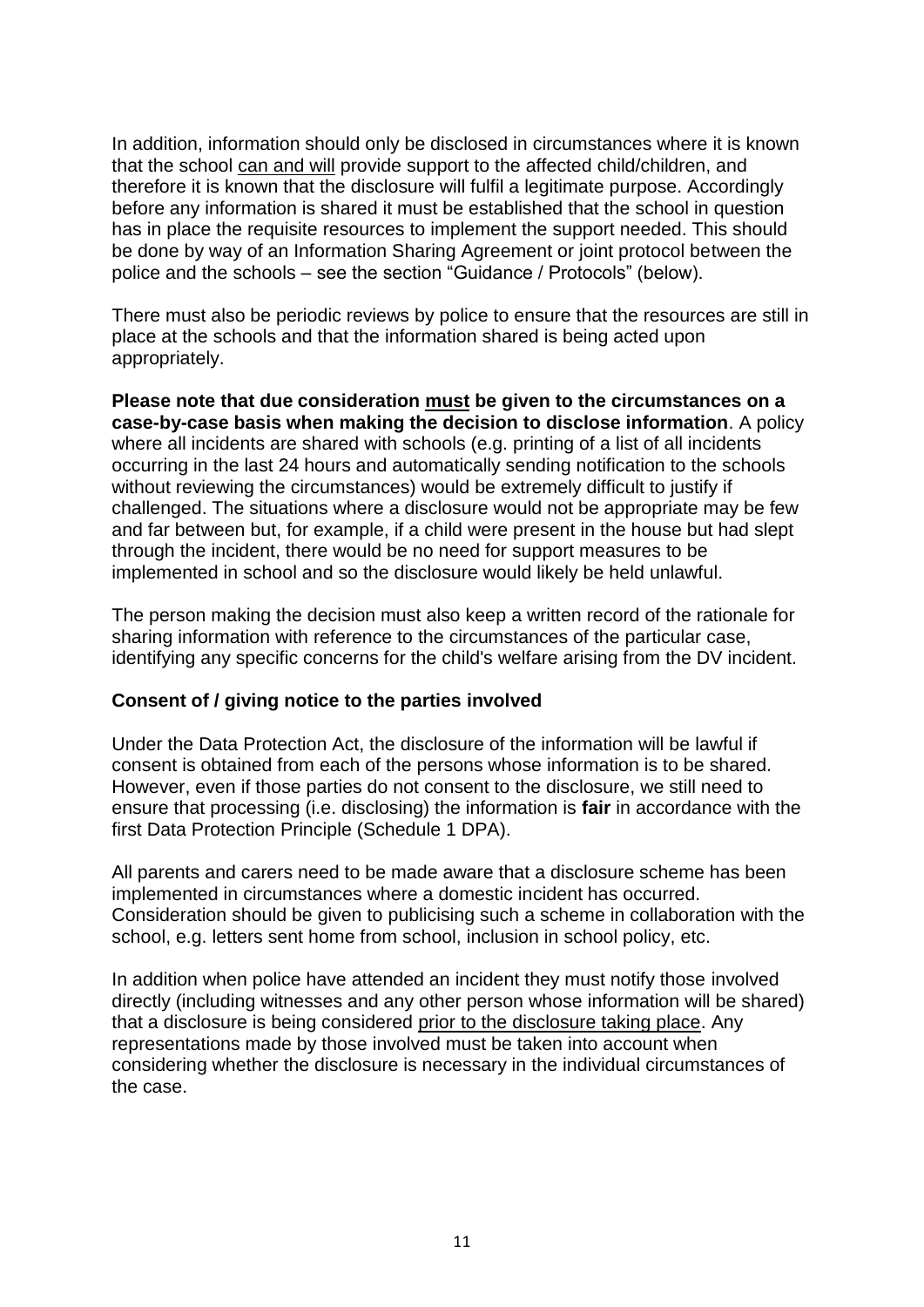# **Information Sharing Agreement / Joint Protocol**

Discussions should be held with the schools/local authority (and other partner agencies, if applicable) regarding the drafting of an Information Sharing Agreement or joint protocol relating specifically to the sharing of information with schools. Local authorities are under a duty under section 10(1) Children Act 2004 to make arrangements to promote co-operation between the authority and other bodies to improve the well-being of children in terms of physical and mental health, emotional well-being and protecting them from harm or neglect, amongst other factors.

An agreement/protocol aimed specifically at the sharing of DV incidents with schools would clearly set out for the benefit of all participants in the scheme what information will be shared and what respective responsibilities each party takes on with regard to how the information is processed and how the safeguarding objectives can best be met without compromising the rights of the individuals involved. It must also include appropriate security measures which will be put in place on both sides to ensure the safe retention and disposal of information, including retention periods and undertakings of confidentiality in respect of the information.

#### **Guidance**

The Home Office statutory guidance "Working together to safeguard children" has been updated from March 2015 and continues to apply to situations of this type - the police along with other agencies have a duty under section 10(8) to have regard to any guidance issued by the Secretary of State. The updated guidance is available at: [https://www.gov.uk/government/uploads/system/uploads/attachment\\_data/file/41959](https://www.gov.uk/government/uploads/system/uploads/attachment_data/file/419595/Working_Together_to_Safeguard_Children.pdf) 5/Working Together to Safeguard Children.pdf.

Similarly the updated, non-statutory guidance dealing specifically with information sharing continues to apply:

[https://www.gov.uk/government/uploads/system/uploads/attachment\\_data/file/41962](https://www.gov.uk/government/uploads/system/uploads/attachment_data/file/419628/Information_sharing_advice_safeguarding_practitioners.pdf) [8/Information\\_sharing\\_advice\\_safeguarding\\_practitioners.pdf.](https://www.gov.uk/government/uploads/system/uploads/attachment_data/file/419628/Information_sharing_advice_safeguarding_practitioners.pdf)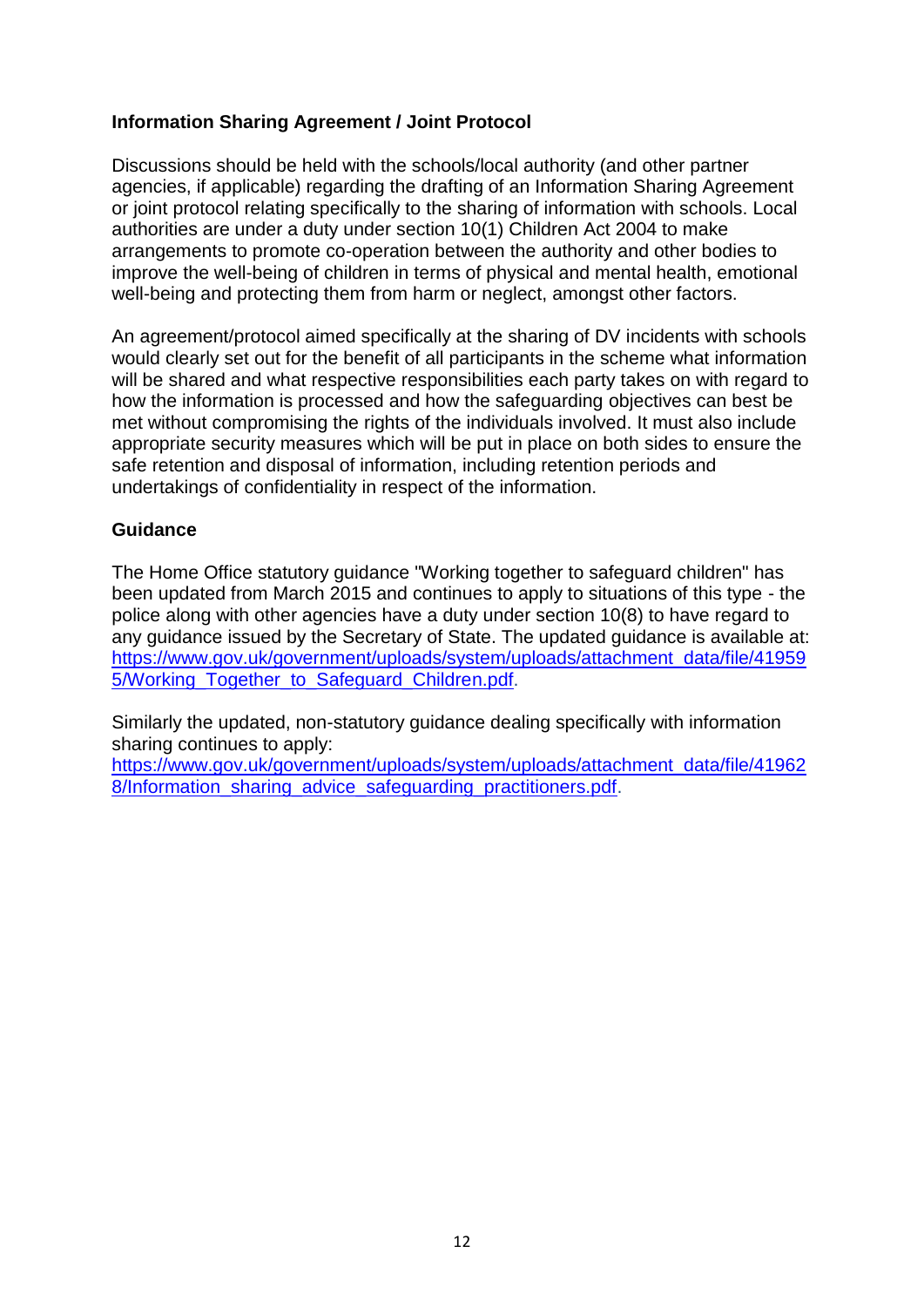# **Bolton Encompass – Key Adult Responsibilities and Checklist**

Name: School: School: Date Completed:

Review Date:

| <b>Responsibility</b>                                                                                                                                                                                                                                                               | <b>School Comment</b> | <b>Achieved</b> |
|-------------------------------------------------------------------------------------------------------------------------------------------------------------------------------------------------------------------------------------------------------------------------------------|-----------------------|-----------------|
| The Key Adult must have attended the Encompass<br>briefing and be part of the Senior Leadership Team with<br>Child Protection responsibility.                                                                                                                                       |                       |                 |
| The Key Adult must ensure their contact details are up to<br>date on the Encompass database.                                                                                                                                                                                        |                       |                 |
| Encompass records are managed and stored in the<br>same way as other Child Protection paperwork, in a<br>secure and locked cabinet/drawer.                                                                                                                                          |                       |                 |
| The Key Adult can identify a person who can deputise in<br>their absence; the deputy must be confident in<br>understanding all aspects of the Encompass model.                                                                                                                      |                       |                 |
| The Key Adult must ensure that all teaching staff<br>understand the confidential nature of any information<br>passed to them and that this information must be treated<br>in the same way as any other Child Protection<br>information given by other partners such as Social Care. |                       |                 |
| The Key Adult must inform parents that the school is part<br>of Encompass, using the exemplar letter template<br>provided which can be amended to meet the school's<br>individual requirements.                                                                                     |                       |                 |
| The Key Adult must inform the Governing Body that the<br>school is part of Encompass and the Governor with<br>responsibility for Safeguarding should have a working<br>knowledge of the project and impact within the school.                                                       |                       |                 |
| The Key Adult should include information about<br>Encompass in the school's prospectus and safeguarding<br>policies, thus ensuring that all parents are informed of<br>involvement.                                                                                                 |                       |                 |
| The Key Adult should include information about<br>Encompass on the school website.                                                                                                                                                                                                  |                       |                 |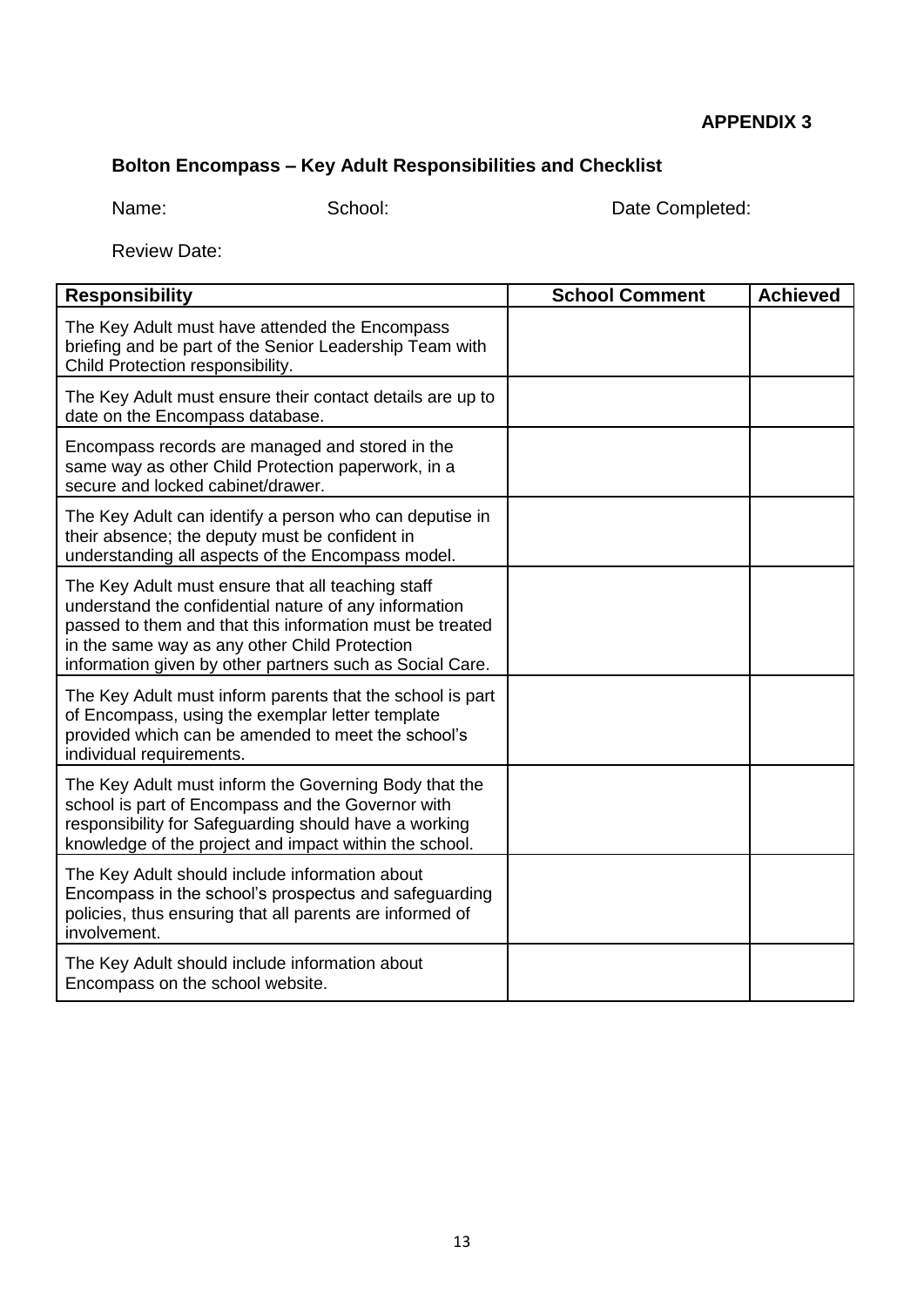**PPIU review incidents from previous evening, identify where children present and notify Key Adult in each school**

**PPIU Officer sends notification to key adult and deputy**

**Key adult/deputy reviews the police information and any information held in school**

**Discuss with class teacher and agree support for the child**

**Share the support approach with any other adults in the class who offer direct support to the child**

**Use professional judgement and consider whether Early Help Assessment is needed or referral to Children's Social Care - where there is an open Early Help Assessment this information should be used to inform the assessment and plan**

#### **USEFUL CONTACTS:-**

- **Safeguarding in Education Team** 01204 332030/337472
- **MASSS (Referral and Assessment)** 01204 331500
- **Police – Domestic Abuse Unit** 0161 856 5589 or 0161 8565504

**Identify and record the outcomes and impact of your action**



**Examples of outcomes could include Silent Support offered and no further action, Early Help, overt support provided etc.**

# **Record actions and decision making**  Record actions and decision making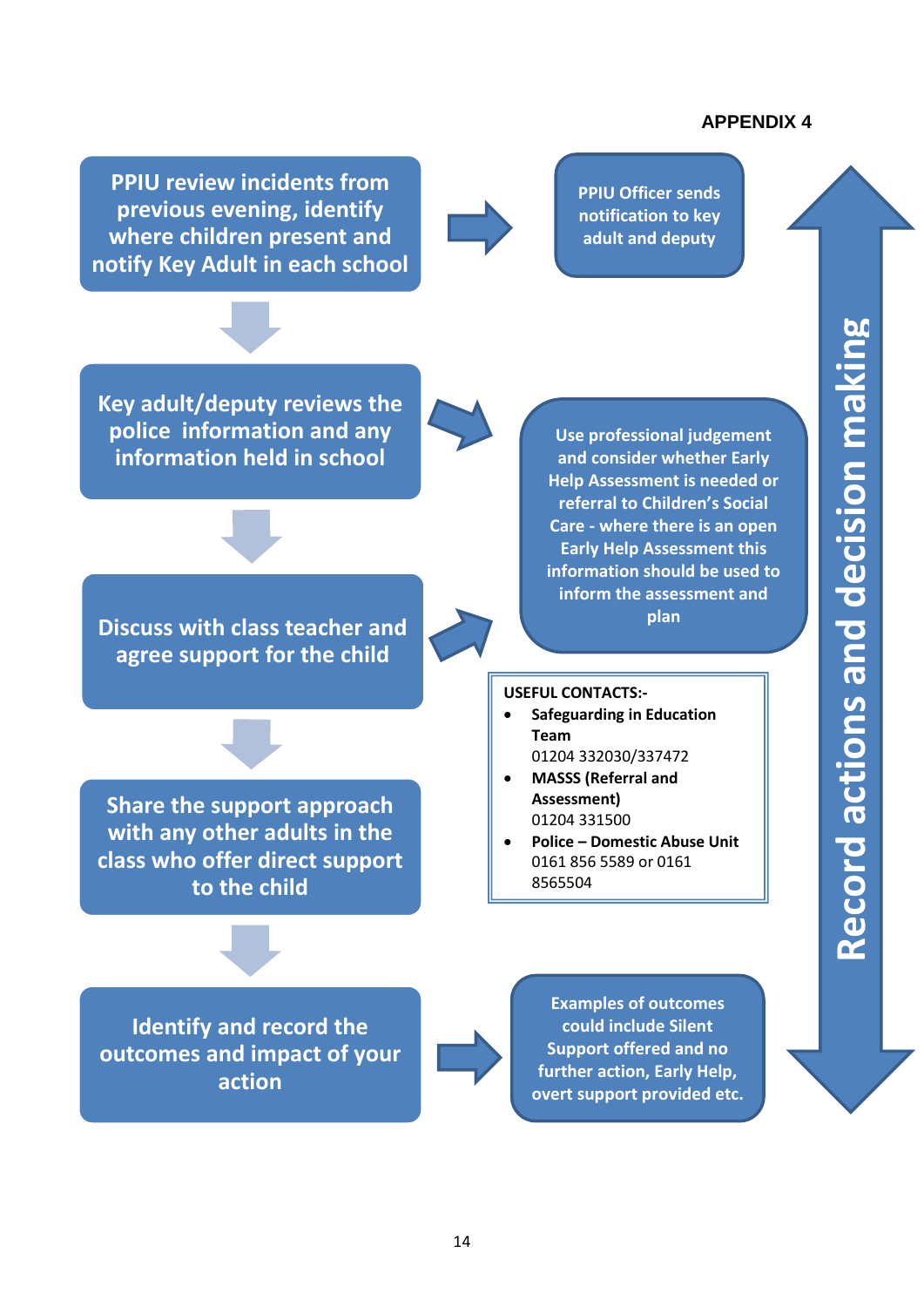#### **ENCOMPASS LOG SHEET**

| Police Reference                                                  | Date |  |  |
|-------------------------------------------------------------------|------|--|--|
| Number (FWIN)                                                     |      |  |  |
| Child's name and age &                                            |      |  |  |
| <b>DOB</b>                                                        |      |  |  |
| Date and time of                                                  |      |  |  |
| incident                                                          |      |  |  |
| <b>Address</b>                                                    |      |  |  |
|                                                                   |      |  |  |
| <b>Circumstances of incident:</b>                                 |      |  |  |
|                                                                   |      |  |  |
|                                                                   |      |  |  |
|                                                                   |      |  |  |
| Additional school information including other Encompass contacts: |      |  |  |
|                                                                   |      |  |  |
|                                                                   |      |  |  |
|                                                                   |      |  |  |
|                                                                   |      |  |  |
| Actions taken and Impact:                                         |      |  |  |
|                                                                   |      |  |  |
|                                                                   |      |  |  |
|                                                                   |      |  |  |
|                                                                   |      |  |  |
|                                                                   |      |  |  |
|                                                                   |      |  |  |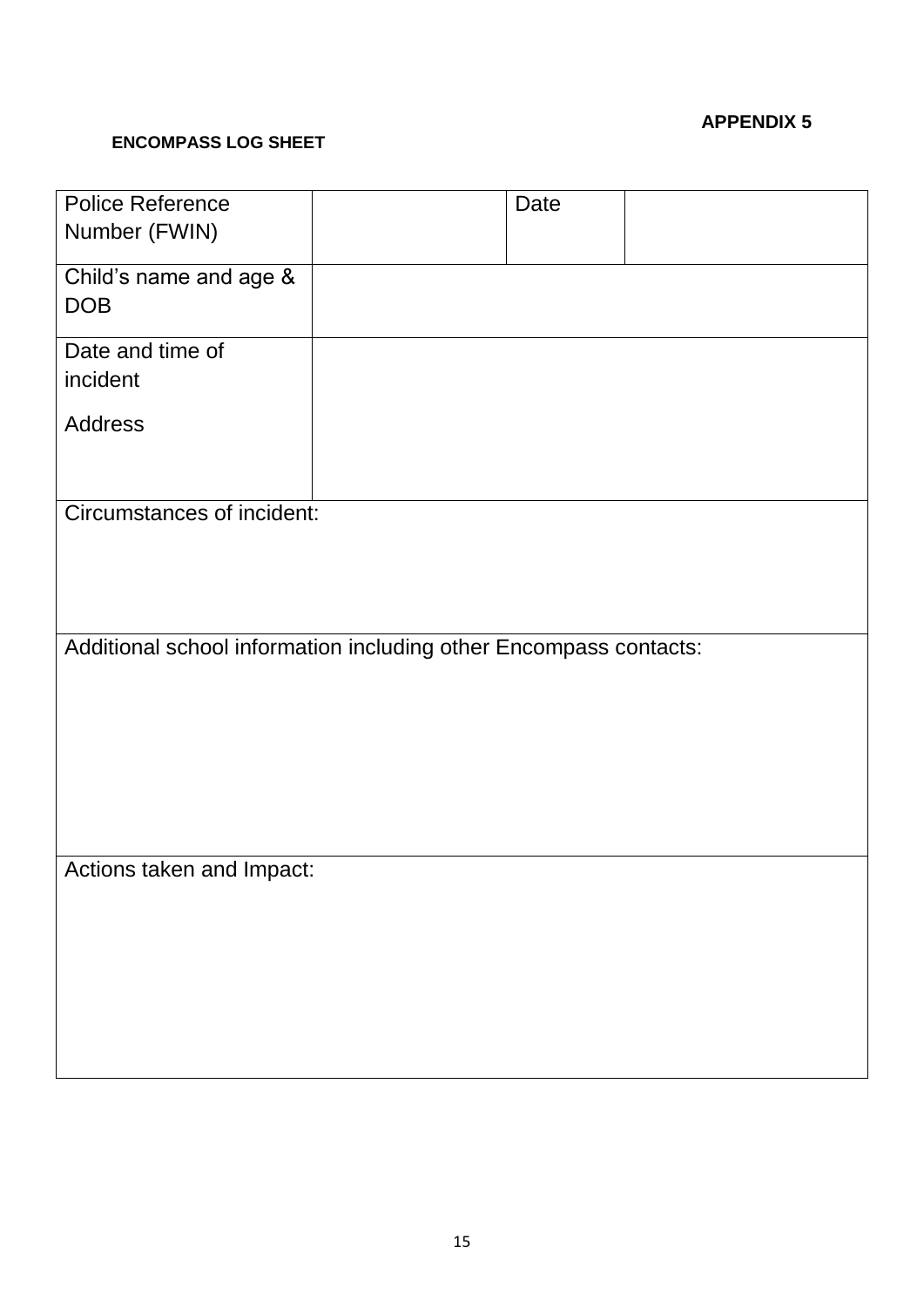



# **Encompass Parents Awareness Letter**

Dear Parent/Carer,

Re: Bolton Encompass

Our school has been given the opportunity to take part in a new project that will run in partnership with Bolton Safeguarding Board and Greater Manchester Police.

The project, Bolton Encompass, has been designed to provide early reporting to schools of any domestic abuse incidents that occur outside of school but which might have an impact on a child attending school the following day. This information will be shared on school days during the school term. When incidents occur on a Friday, Saturday or a Sunday, the police will contact the relevant school the following Monday.

A nominated member of school staff, known as a Key Adult, will be trained to liaise with the police. At *insert school name* our Key Adult is *insert details*. They will be able to use information that has been shared with them, in confidence, to ensure that the school is able to support children and their families. Information will be shared where it is identified that a child or young person was present, witnessed or was involved in a domestic abuse incident.

We always endeavour to offer the best support possible to our pupils and believe that Bolton Encompass is going to be beneficial and supportive for all concerned children and families

Some information about Encompass is included in this letter but if you would like more information about this new initiative, details can be viewed online at *insert details* or you can contact our Key Adult at school *insert details*.

Thank you for your continued support

Chair of Governors Head Teacher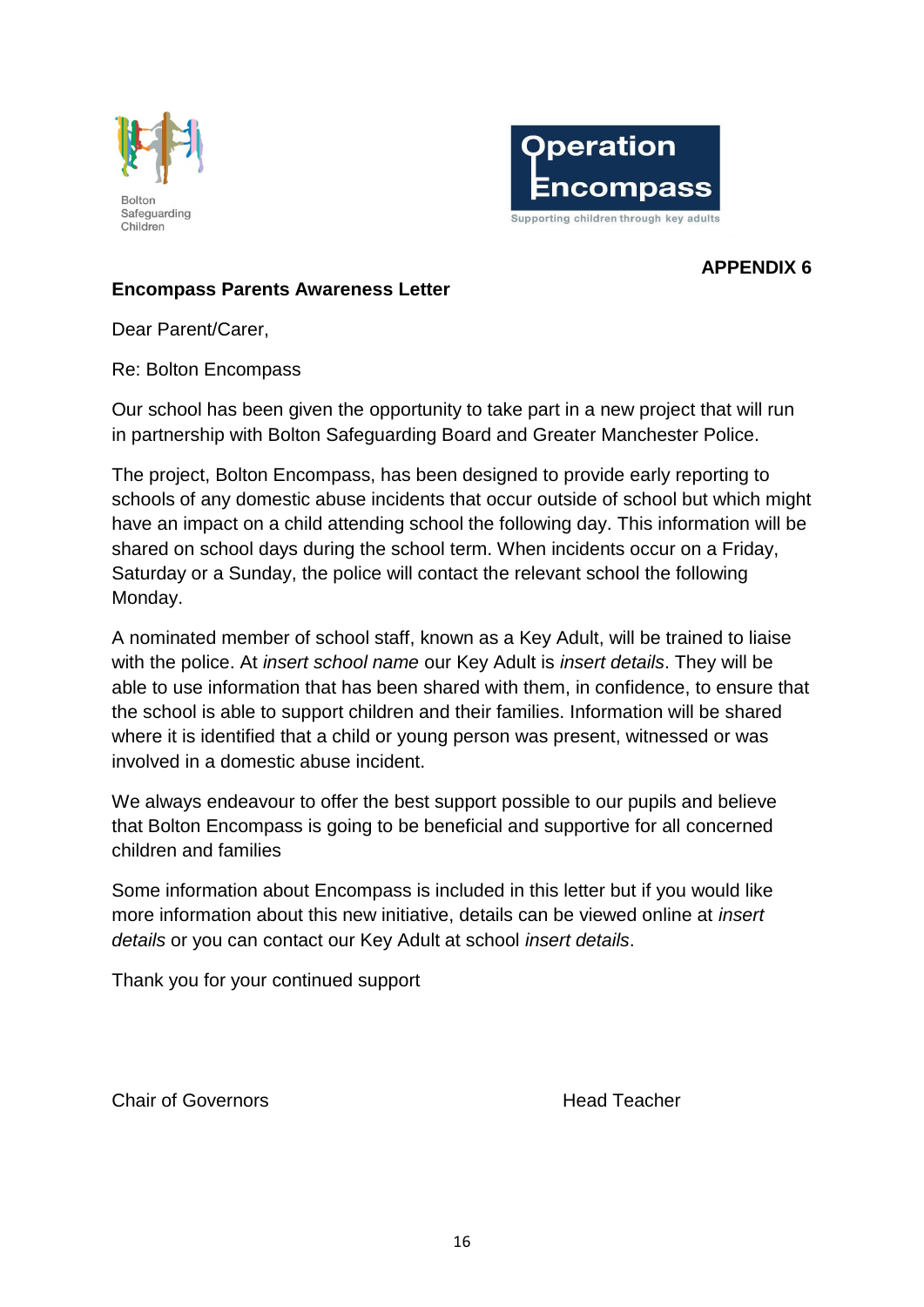# **Bolton Encompass**

The purpose of Bolton Encompass is to safeguard and support children and young people who have been involved in or witness to a domestic abuse incident. Domestic abuse impacts on children in a number of ways. Children are at increased risk of physical injury during an incident, either by accident or because they attempt to intervene. Even when not directly injured, children are greatly distressed by witnessing the physical and emotional suffering of a parent.

Encompass has been created to address this situation. It is the implementation of key partnership working between the police and schools. The aim of sharing information with local schools is to allow 'Key Adults' the opportunity of engaging with the child and to provide access to support that allows them to remain in a safe but secure familiar environment.

Following the report of an incident of domestic abuse, by 9.00am on the next school day the school's Key Adult will be informed that the child or young person has been involved in a domestic incident. This knowledge, given to schools through Operation Encompass, allows the provision of immediate early intervention through silent or overt support dependent upon the needs and wishes of the child.

The purpose and procedures in Operation Encompass have been shared with all parents and governors, is detailed as part of the school's Safeguarding Policy and published on our school website.

At Ladywood School our Key Adults are Mrs Susan Tailor and Mrs Gillian Houghton.